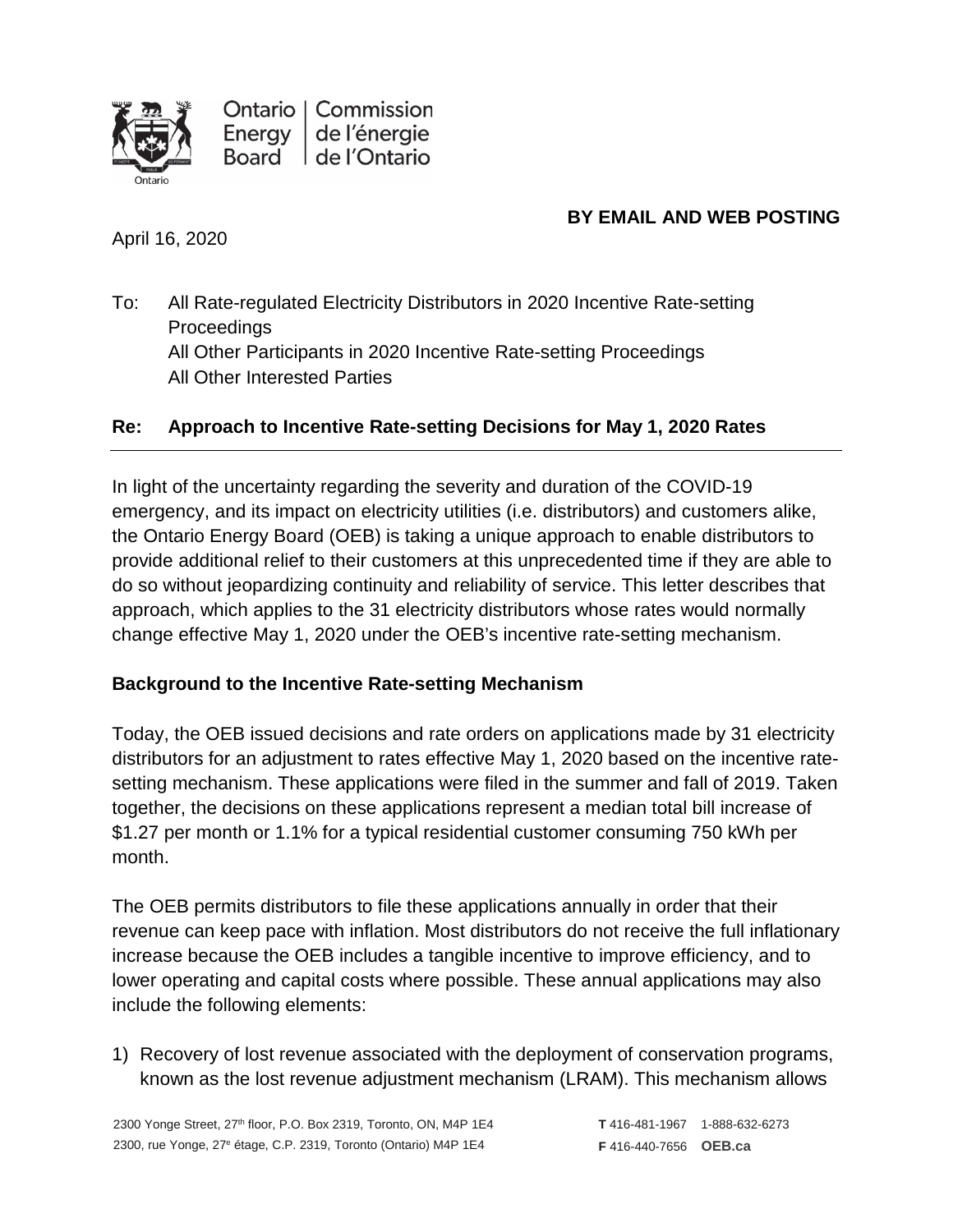distributors to maintain their financial position when their customers' conservation efforts result in lower than expected revenues.

- 2) Recovery or return to customers of costs associated with obtaining electricity from the wholesale market run by the Independent Electricity System Operator to meet the needs of their customers. The OEB does not allow distributors to make a profit on the sale of electricity to their customers.
- 3) Updates to retail transmission service rates, which recover the cost of getting electricity from the high-voltage grid to distributors, as well as shared tax and other adjustments.

# **Approach to Implementing May 1, 2020 Incentive Rate-setting Decisions**

The OEB is aware that a number of distributors have already taken measures to provide financial relief to their customers by, for example, taking advantage of the flexibility in the OEB's customer service rules to waive late payment charges or to extend the date for payment of electricity bills. Electricity distributors are also facing new operational challenges and financial demands, including quickly moving forward to implement emergency government programs such as the temporary reduction in time-of-use pricing.

In an effort to protect the interests of consumers while ensuring that electricity distributors remain financially able to continue to operate and maintain their systems and provide uninterrupted electricity service to their customers, the OEB has decided to make the May 1, 2020 rate change optional for each of the 31 affected distributors. This optional approach recognizes that, while the COVID-19 emergency is having profound province-wide impacts, each distributor has its own unique circumstances that need to be factored in to a decision about what is in the best interests of customers in the immediate and longer term.

Distributors that need to implement a change in rates on May 1, 2020 as scheduled may do so. Alternatively, distributors have the option to postpone the change in rates to November 1, 2020. The OEB may consider providing an opportunity for a longer postponement as November 2020 approaches.

## **Implementation Details**

Distributors choosing to postpone the implementation of their 2020 rate change to November 1, 2020 will also be deferring the disposition of the pass through variances associated with their commodity and settlement related activities and any other